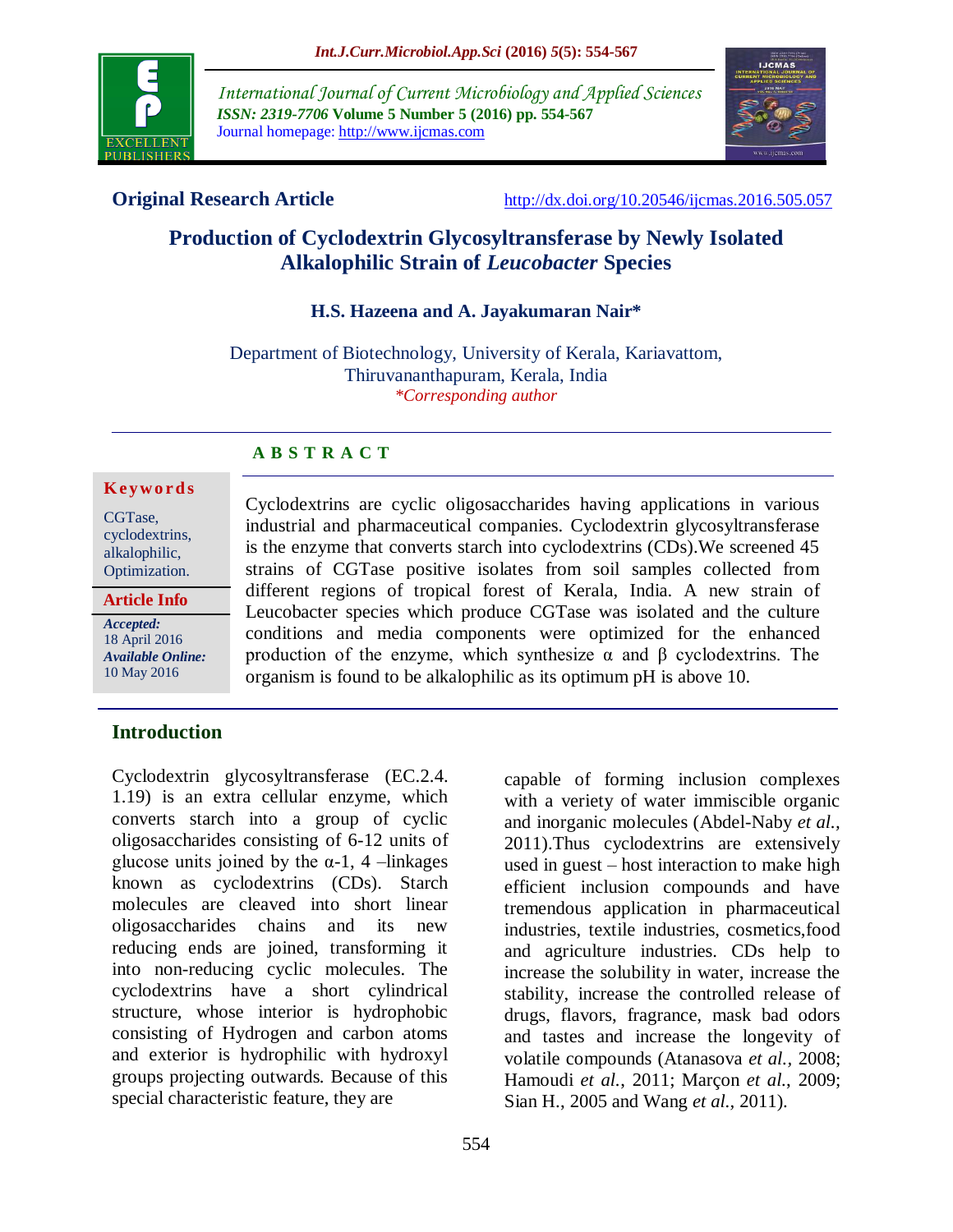There are three different types of CDs such as  $\alpha$ ,  $\beta$  and  $\gamma$  CDs consisting of six, seven and eight glucose units respectively. The CGTase responsible for the production of each of these CDs is also different. Most of the bacterial CGTase produce all the three types of CDs together. The bacterial CGTase are also classified in to  $\alpha$ -,  $\beta$ - and  $\gamma$ -CGTase based on the major type of CDs they synthesize. Enzymes that synthesize predominantly one types of cyclodextrin have great commercial importance as the separation of one type of CDs from the mixture is not economical (Jemli *et al.,* 2007). The quality of CD produced depends mostly on the type of organisms and the purification methods. Therefore new strains of organisms for the CGTase production of CGTase very important for the high quality CD production as it received great importance in the various industrial sectors (Schmid G, 1989).

CGTase with varying properties are produced to a large scale in a complex medium by bacteria mainly belonging to Bacillus species by submerged culture (Andriana *et al.,* 2002). Alkalophilic microorganism is also known to produce this unusual enzyme that can be used in industrial processes for the production of cyclodextrins. All known CGTases (Bart *et al.,* 2000) produces a mixture of cyclodextrins when incubated with starch. Considering the importance of cyclodextrins and the need for new enzymes with higher efficiency for the synthesis CDs, we attempted to screen out new strain of CGTase producing organisms from its natural sources. In our present study we report the isolation of a new strain of *Leucobacter* species which produce CGTase and cyclodextrin and the optimization of media and culture conditions for the enhanced production of CGTase, which synthesize  $\alpha$  and  $\beta$  cyclodextrins.

#### **Materials and Methods**

#### **Microorganism**

We have isolated a new strain of CGTase producing bacteria from the soil of tropical rain forest in Kerala. The isolated organism PK-8 was identified as *Leucobacter* species by morphological and biochemical methods. The organism was screened and isolated in Horikoshi agar plate and the same media was used for the storage and further culturing of the organism.

#### **Media Composition and Culture Conditions**

Bacteria was grown in Horikoshi media consisting of  $1.0\%$  soluble starch(w/v), 0.05%yeast extract,0.5%peptone, 0.1% K2HPO4, 0.02% MgSO4.7H2O, 0.03% phenolphthalein, 0.01% Methyl orange, 1% Na2CO3 and 1.5% agar (for solid media) and pH was adjusted to 10.5 (11). Culture plates were incubated at 37 °C for 72 hours. Horikoshi phenolphthalein (PHP) plate was used for detecting the CGTase producing organisms. The morphological characteristics of the isolated strain were determined by Gram's Method.The bacterial strain of *Leucobacter* specieswas grown in 20 ml of sterile Horikoshi medium (Park *et al.,* 1989). The culture was incubated at 35°C, constantly agitated at 120 rpm for 18 hours. Overnight grown cultures of 0.5 optical density at 660 nm was used as inoculum in all the fermentation experiments.

#### **Production of Crude Enzyme**

The organism was inoculated to 100 ml of Horikoshi broth of pH 10.5 in 500mlErlenmeyer flask. The media was inoculated with 1 ml of 5  $\%$  (v/v) of bacterial inoculum of 0.5 OD at 660 nm.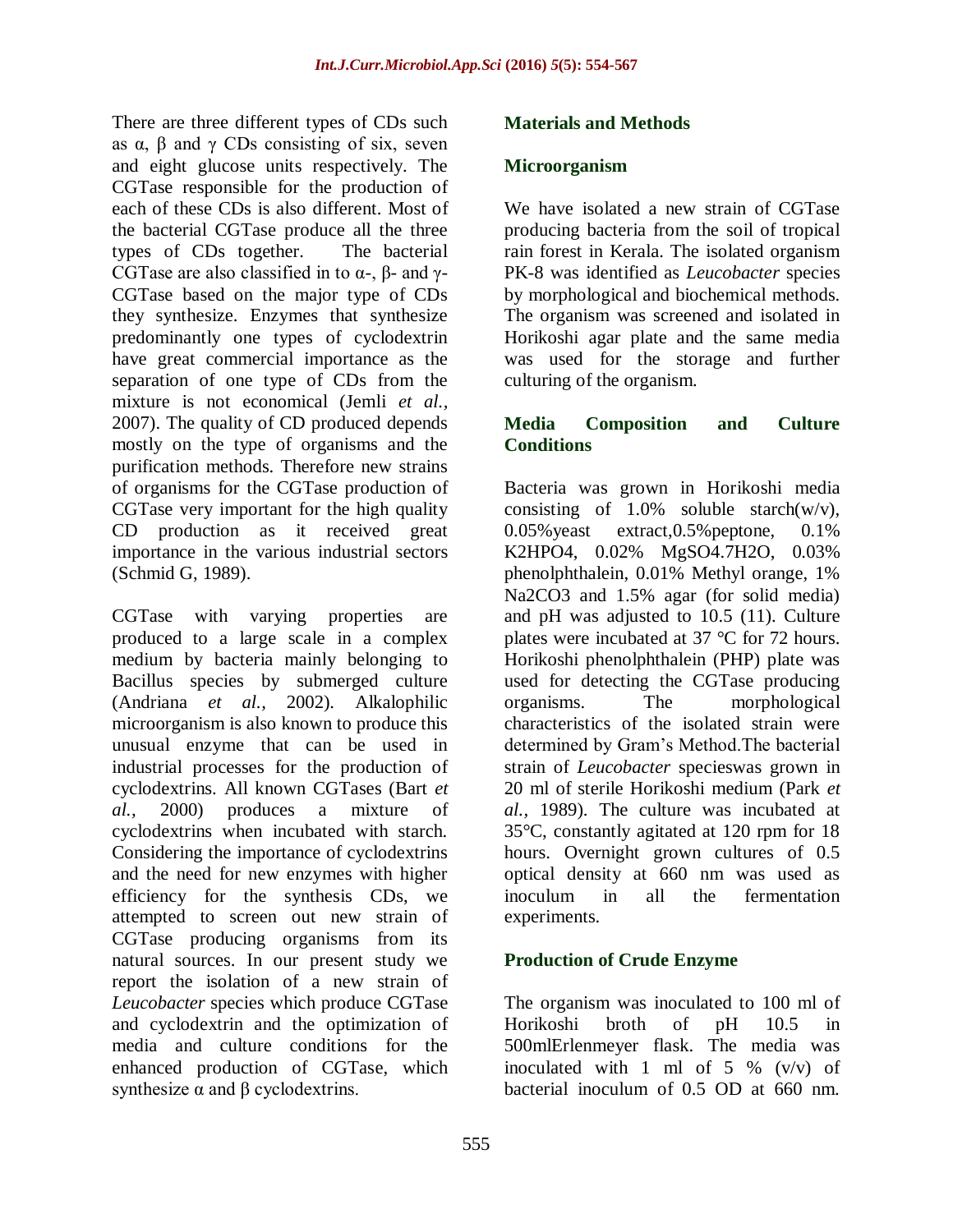The bacterial culture was incubated at 35°C in an incubator shaker for 6 days. Samples were withdrawn at specific intervals of time, centrifuged at 5000 rpm for 10 minutes and the supernatant was assayed for CGTase activity and used as crude enzyme solution.

#### **CGTase Assay Method**

CGTase activity was determined by using phenolphthalein assay (Kaneto *et al.,* 1987). Reaction mixture consist of 1 ml of starch solution (20 mg of soluble starch in 100 ml of 10 mM phosphate buffer - pH 6.6) and 0.1 ml enzyme solution. The mixture was incubated at 65 °C for 20 minutes in a water bath. Subsequently  $0.5$  ml of  $0.02$  % (w/v) phenolphthalein in 5 mM Na2CO3 solution was added to the reaction mixture and mixed thoroughly. After 15 minutes, the reduction in color intensity was measured at 550 nm. For each batch of samples blanks lacking the CGTase were analyzed simultaneously. As a standard, the soluble starch and enzyme were replaced by 0.5 mg of  $\beta$  – CD and 0.1 ml water respectively. A calibration curve was made using  $\beta$  – CD in 100mm phosphate buffer at pH6.6.One unit of enzyme activity was defined as the quantity of enzyme that produces 1µmol of β cyclodextrin per minute under standard conditions.

#### **Cell Biomass Determination**

Cell biomass was determined by estimating the dry weight of the media free cells separated from the cultures. Traces of starch present in the cell culture was removed by treating it with 0.1ml (1 unit) of  $\alpha$ -amylase to hydrolyze the residual starch to soluble sugars before pelleting the cells by centrifugation. The cell pellet was washed with distilled water and dried in an oven at 95 °C for 24 hr.

#### **Protein Estimation**

Protein content of samples was estimated by following the method developed by Lowry *et al.,* 1951.

#### **Optimization of Culture Conditions for CGTase Production**

Nutritional components of the media such as carbon sources, nitrogen sources, metallic ions and microelements were optimized by adopting the search technique by varying one factor at a time. Effects of physical factors such as temperature, pH and agitation speed affecting the production of CGTase were also determined. All the experiments were conducted in 500 ml Erlenmeyer flasks. All the experiments were carried out in triplicate with a control.

## **Chemicals**

All chemicals, biochemicals and media constituents used in the study were of analytical grade (unless stated otherwise). Soluble starch, sodium carbonate and phenolphthalein were purchased from Merck. Rice starch, corn starch, tapioca starch, potato starch and sago starch were of industrial grade. Yeast extract and peptone were purchased from SRL. Other media constituents used were purchased from Himedia.

## **Results and Discussion**

## **Isolation of CGTase Producing Alkalophilic Bacteria**

About 45 bacterial isolates were obtained by the screening of soil samples collected from different places. The isolates showed halo zones around their margin, suggesting possibility of CGTase production. From this 8 positive isolates were propagated in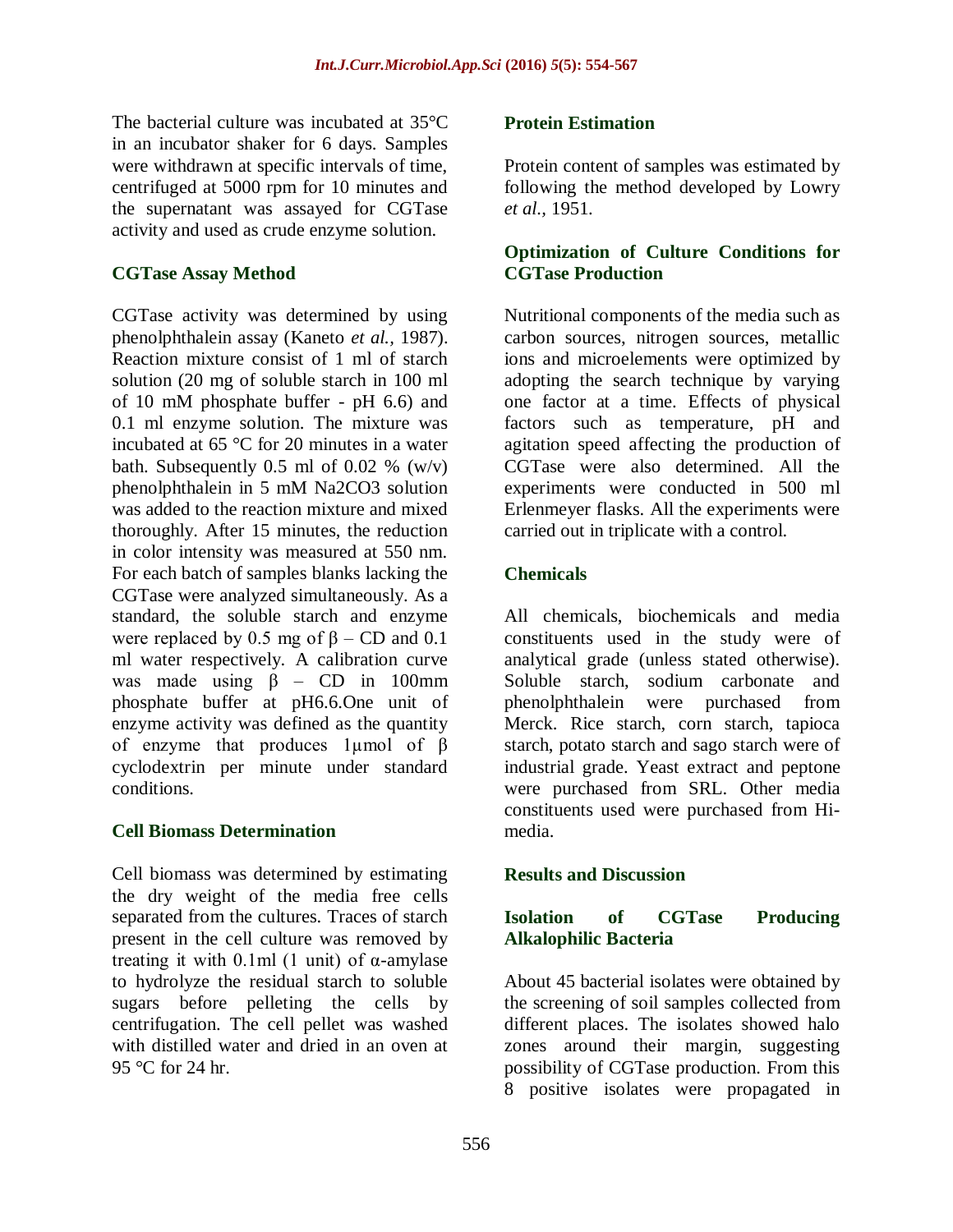alkaline liquid medium and CGTase activity was measured in the culture supernatants (Fig: 1). One of these isolates designated as PK-8 showing the highest CGTase production (4.056 U/ml), was selected for further screening. This isolate showed the highest clearance zone of diameter 3 cm in solid alkaline phenolphthalein medium in 24 hrs as a qualitative measurement. Gram staining showed strain PK-8 was gram positive rod shaped with tapering ends. Colonies were circular, raised, golden yellow pigmented. The organism was identified as *Leucobacter* species.

## **Optimization of the Culture Conditions**

Fermentation processes are considerably affected by various factors such as selection of a suitable strain, substrate and process parameters (Pandey *et al.,* 2001). In the present study, optimum temperature, agitation speed and pH for CGTase production were standardized. Different carbon sources like cassava starch, rice starch, potato starch, corn starch, sago starch, wheat starch, soluble starch and glucose were tried as substrates to increase the enzyme production. Different nitrogen sources such as ammonium salts, tryptone, yeast extract, was studied by supplementing them in the production media. Also effect of percentage of carbon and inorganic and organic nitrogen sources were also done to analyze their influence on CGTase production. Effect of metallic ion concentration was carried out by the addition of CaCl2, MgSO4, CuSO4, ZnSO4, FeSO4, and MnSO4 to the production media. All the nutritional and physical factors influencing the production of CGTase were standardized by varying one parameter at a time.

## **Effect of Inoculum Size on CGTase Production**

The effect of initial biomass controls the

kinetics of growth and several biological metabolic functions leading to the overall biomass and extracellular enzyme production. The results of experiments conducted with increasing inoculum concentration from 1% to 10% and the CGTase activity showed that, CGTase production varied with variation in initial Inoculum level ( Fig:2 ). A maximum enzyme production of 24.73 U/ml and specific activity 8.49 U/mg was observed in 4% initial inoculum supplemented conditions.

### **Effect of Initial pH on CGTase Production**

The initial pH and further pH variation in the culture media plays an important role in the production of CGTase and growth of organism. In order to investigate the optimum pH for CGTase production by the bacteria, media with pH adjusted from 4 to 11 was used for the growth of the organism. Fig:3 show the effect of pH on CGTase production by the isolated bacteria. The organism is able to produce enzyme with maximum activity in a narrow pH range from pH 8, 9and 10.A pH of 10.3 was found to be optimum for the enzyme production with 100.405 U/ml.

#### **Effect of Carbon Sources on CGTase Production**

A suitable carbon source is very important for a fermentation process and is very critical if it forms the direct substrate for the product formation. The carbon source was known to be the determining factor inthe rate of CGTase synthesis. Since the production of CGTase did not require the presence of specific inducer, production of the enzyme depends mostly on the substrate used (Kabaivanova *et al.,* 1999). A number of starch types were selected as carbon source, since starch is the main substrate for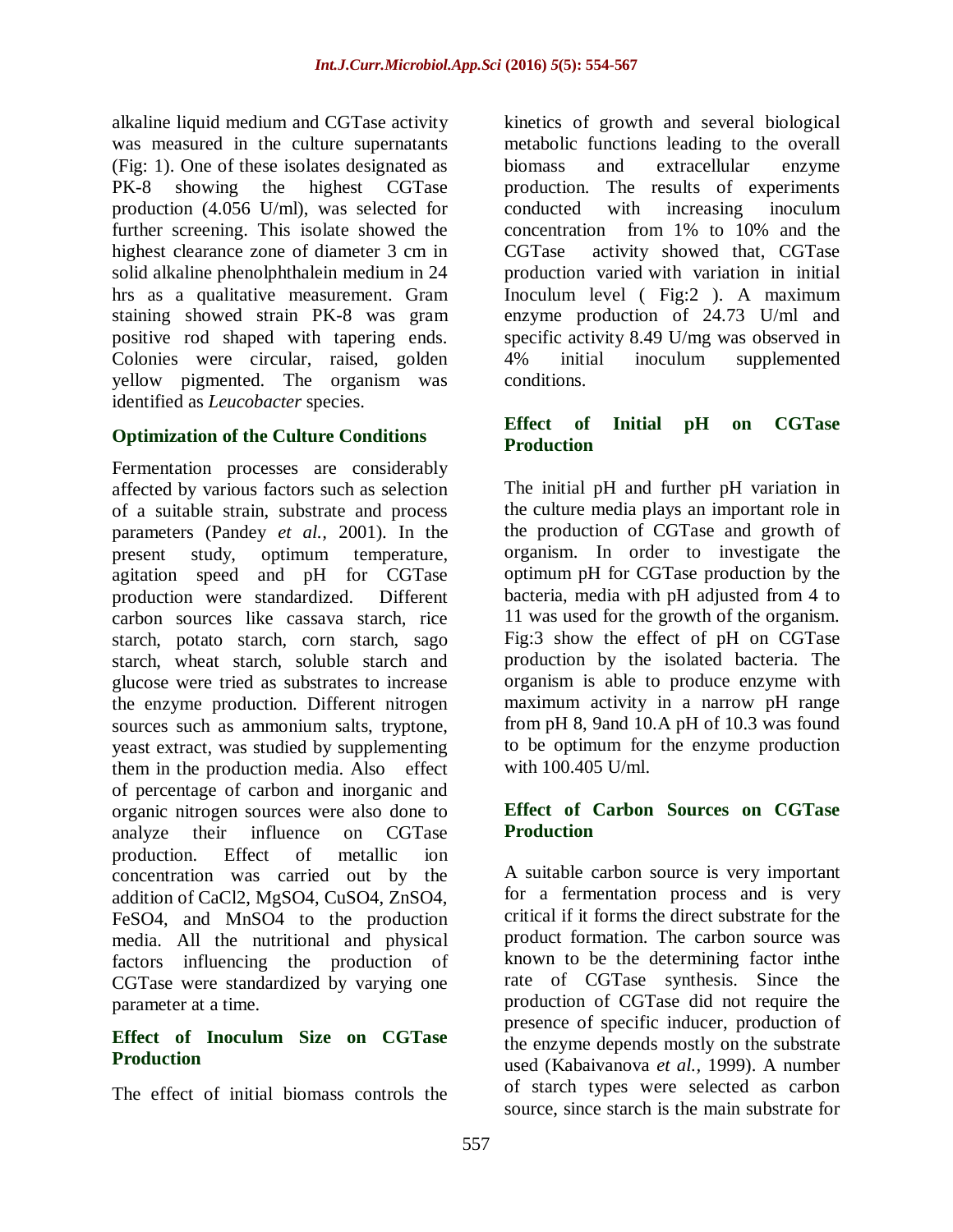the synthesis of cyclodextrin and the secretion of CGTase. These starch sources were screened for selecting the best one for the maximum production of CGTase in the medium. In the present study eight different carbon sources such as tapioca starch, rice starch, potato starch, corn starch, sago starch, soluble starch, wheat starch and glucosewere used to check the production of CGTase by isolated strain of *Leucobacter* species. The results are presented in Fig 4 and in Table 1.

It was observed that the bacteria can grow well in media supplemented with most of the types of starch as carbon sources. Studies indicated that Potato starch, corn starch, sago starch, and soluble starch are the most suitable sources for enzyme synthesis. Media with Sago starch showed maximum enzyme activity (116.12 U/ml and Specific activity of 37.34 U/mg) and media supplemented with potato starch showed enzyme activity close to that of sago starch (115.75 U/ ml and specific activity of 35 U/mg) on the 5th and 4th day of incubation respectively.

The quality of starch is a key factor in the production of cyclodextrins as evidenced by the earlier works also. Wheat starch gave low yield of CD because of its high amylase content (Szerman *et al.,* 2007). Simple sugar glucose did not produce significant result as summarized in Table: 1and in Fig: 4. But this is in contradictory to a report available for *B. stearothermophillus*, where glucose was found to be the most suitable substrate (Stefanova *et al.,* 999). However in earlier reports (Jin-Bong *et al.,* 1990; Posci *et al.,* 1988) soluble starch was more suitable for cyclodextrin production by *B. stearothermophilus*. Xylose and glucose were found to be best for *B.cereus* (Jamuna *et al.,* 1993), but the production was enhanced with addition of starch (Thatai *et al.,* 1999).

Different concentrations of soluble starch on the synthesis of CGTase was tested and results obtained showed an increase in CGTase activity corresponding to the increase in concentration of soluble starch. A high CGTase titre of 123.3 U/ml and a specific activity of 41.8 U/ mg was obtained in a medium containing soluble starch of 2.5% as carbon source on the 4th day of incubation. The results are presented in the Figure 5.

Soluble starch concentration above 2.5% ie 3% and 5% in the media showed a drastic decrease in enzyme production. Increased soluble starch concentration resulted in the increment of both CGTase activity and biomass production. However when the concentrations of starch in the feed stream exceed beyond 2.5 %  $(w/v)$ , the CGTase activity dropped significantly. High concentration of substrate will reduce the CGTase production due to the increment of viscosities of the culture that lead to poor oxygen uptake. Above a certain concentration of carbon substrate, when other nutrients are kept constant, catabolic repression may occur (Gawande *et al.,* 2001). This may occur due to limitation of other media components in the culture medium. Results of alkalophilic Bacillus sp. (ATCC 31007) reported that soluble starch concentration higher than  $20-30$  g/ l, resulted in low enzyme production. 3% soluble starch was the best for CGTase production by Bacillus sp TPR71 H (Ravinder *et al.,* 2012). On the other hand 0.1% sago starch was found suitable for CGTase production by Bacillus lehensis S8 (Yap *et al.,* 2010).

In this study both hydrolyzed and raw forms of different starches such as corn starch, potato starch, sago starch, cassava starch and rice starch were used as substrates for CGTase production. Sago starch was the best among the hydrolyzed starches while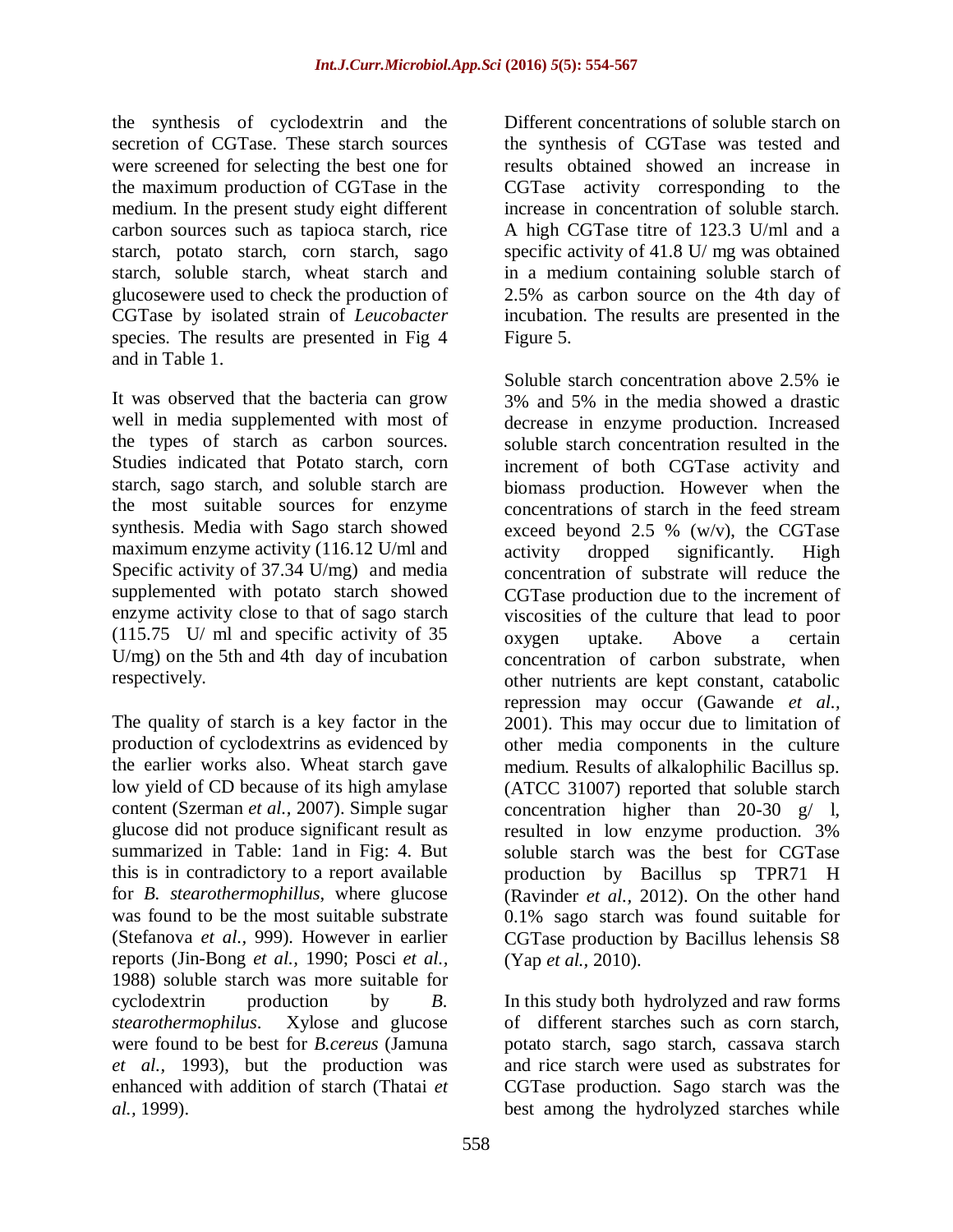corn starch was the best substrate as raw starch. In contrast, for *Klebsiella pneumoniae* As-22 corn starch was not a suitable substrate. It is known that physical treatment makes the starch accessible to CGTase action, while raw starch is inaccessible to the enzyme (Gawande *et al.,* 2001).

#### **Effect of Nitrogen Sources on CGTase Production**

Six different inorganic nitrogen sources like CH3COONH4, (NH4)2SO4, NH4Cl, NaNO3, (NH4)2HSO4, and NH4NO3 were used for studying the effect of inorganic nitrogen sources on CGTase production by *Leucobacter* species. Cell density was high in the media with (NH4)2SO4, (NH4)2HSO4, NH4NO3 and ammonium acetate at 24 h of incubation and low at NaNO3 supplementation. Maximum CGTase activity reached at the 4th day of incubation in all media. Among the inorganic nitrogen sources (NH4)2HSO4 supplied media gave optimum enzyme activity of 63.47 U/ml and a specific activity of 18.9 U/mg, which was low when compared with medium lacking inorganic nitrogen sources, and this indicated that this organism does not need any inorganic nitrogen source in the production medium.

Different types of organic nitrogen sources like yeast extract, peptone, yeast extract and peptone, beef extract, malt extract and tryptone were used to evaluate the growth and CGTase production by the strain of bacteria. All the organic nitrogen sources supported the synthesis of CGTase formation by the culture. Cell density was high in the media with yeast extract and peptone, which also proved superior to other substrates with the production of 360 U mL-1 of the enzyme (Fig: 6).Yeast extract alone was found to be best organic nitrogen

source next to yeast extract and peptone (355 U/ml). Tryptone containing medium resulted 352 U/ml CGTase production. Results show that almost all the organic nitrogen sources proved favorable for enzyme production and maximum yield were obtained in the 24 h of incubation. Further studies were conducted selecting yeast extract and peptone as nitrogen source and its effects were compared..Different concentrations varying from 0.5% to 3% were tested for CGTase production. A high CGTase titre of 392 U/ml of CGTase activity and 140 U/mg of specific activity was obtained in a medium containing yeast extract and peptone of 0.5% as substrates. The results were presented in Fig: 7.

In this study enzyme production using inorganic nitrogen sources was found to be low when compared with organic nitrogen sources. It was reported that the best nitrogen source for the production of CGTase was peptone (Illias.*et al.,* 2002). But Mahat *et al*. (2004), observed that sago starch and yeast extract have a significant effect on CGTase production. In another study it was reported that the best nitrogen source for CGTase production was yeast extract  $(1\%w/v)$  but went low when ammonium nitrate was used in the production medium (Yap *et al.,* 2010). But earlier it was found that CGTase production was high in 0.5% yeast extract media which indicates that yeast extract might have some inducer substance or micro nutrients to increase the CGTase production (Ravinder *et al.,* 2012).

#### **Effect of Various Mineral Sources on CGTase Production**

The influence of mineral salts on the production profile of CGTase was investigated by supplementing different metal ions in 10 mM concentration in the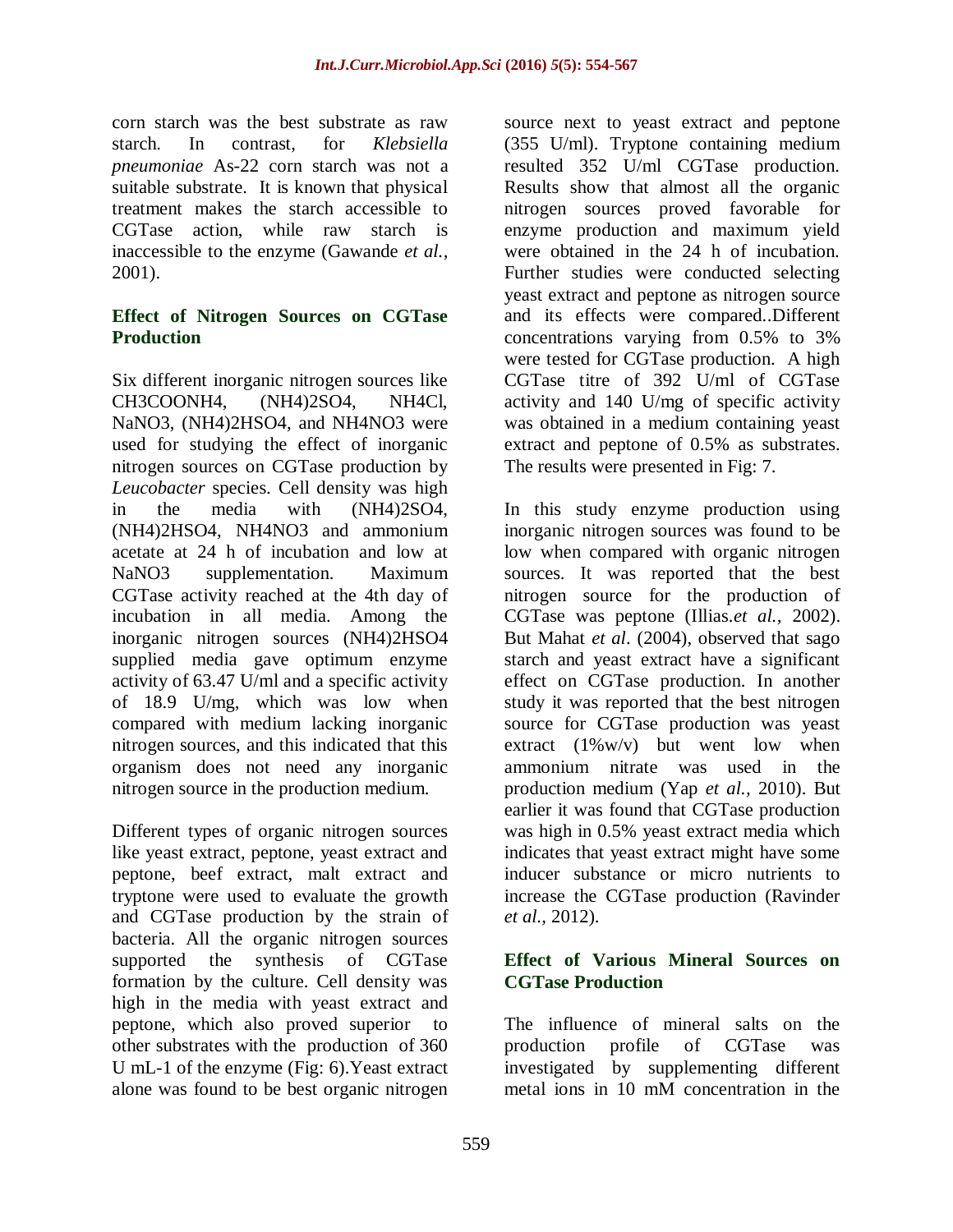media. The results presented in Fig: 8 shows that all metal ions inhibited the activity of CGTase. Mg2+ showed moderate inhibition but Fe2+, Ca2+and Zn2+ were the strong

inhibitors of CGTase production. This is in accordance with earlier reports (Higuti *et al.,* 2003).

| <b>Sources of starch</b> | CGTase activity(U/ml). |
|--------------------------|------------------------|
| Sago starch              | 116                    |
| Soluble starch           | 115.8                  |
| Tapioca starch           | 16                     |
| Corn starch              | 67                     |
| Rice starch              | 19                     |
| Wheat starch             | 5                      |
| Glucose                  | 0.4                    |
| Potato starch            | 102.                   |

#### **Table.1** Yield of CGTase production using different type of starches.

#### **Fig.1** CGTase production by different isolates in culture filtrates





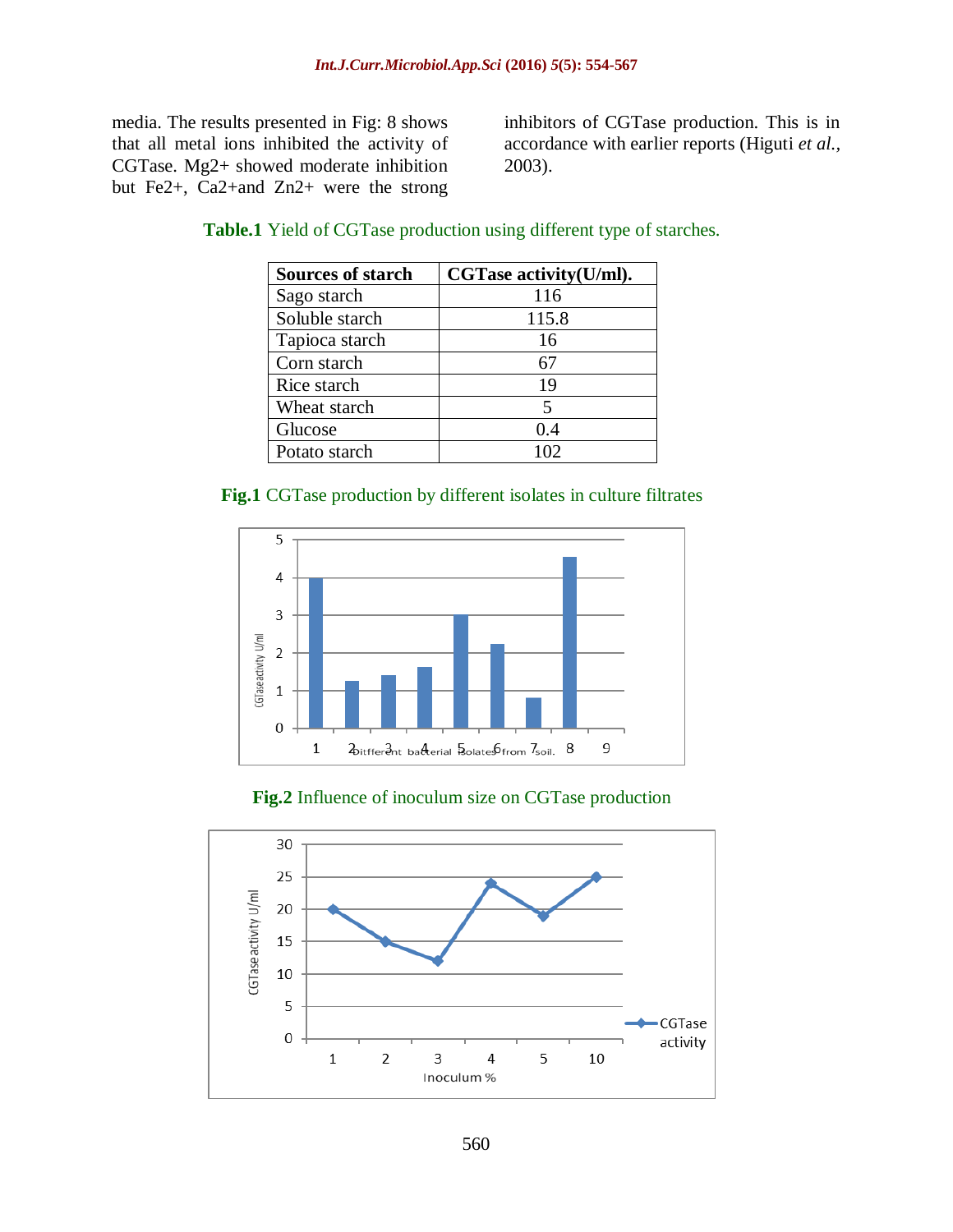



**Fig.4** Effect of different carbon sources on CGTase production by *Leucobacter* sps.



**Fig.5** Effect of soluble starch in CGTase production.

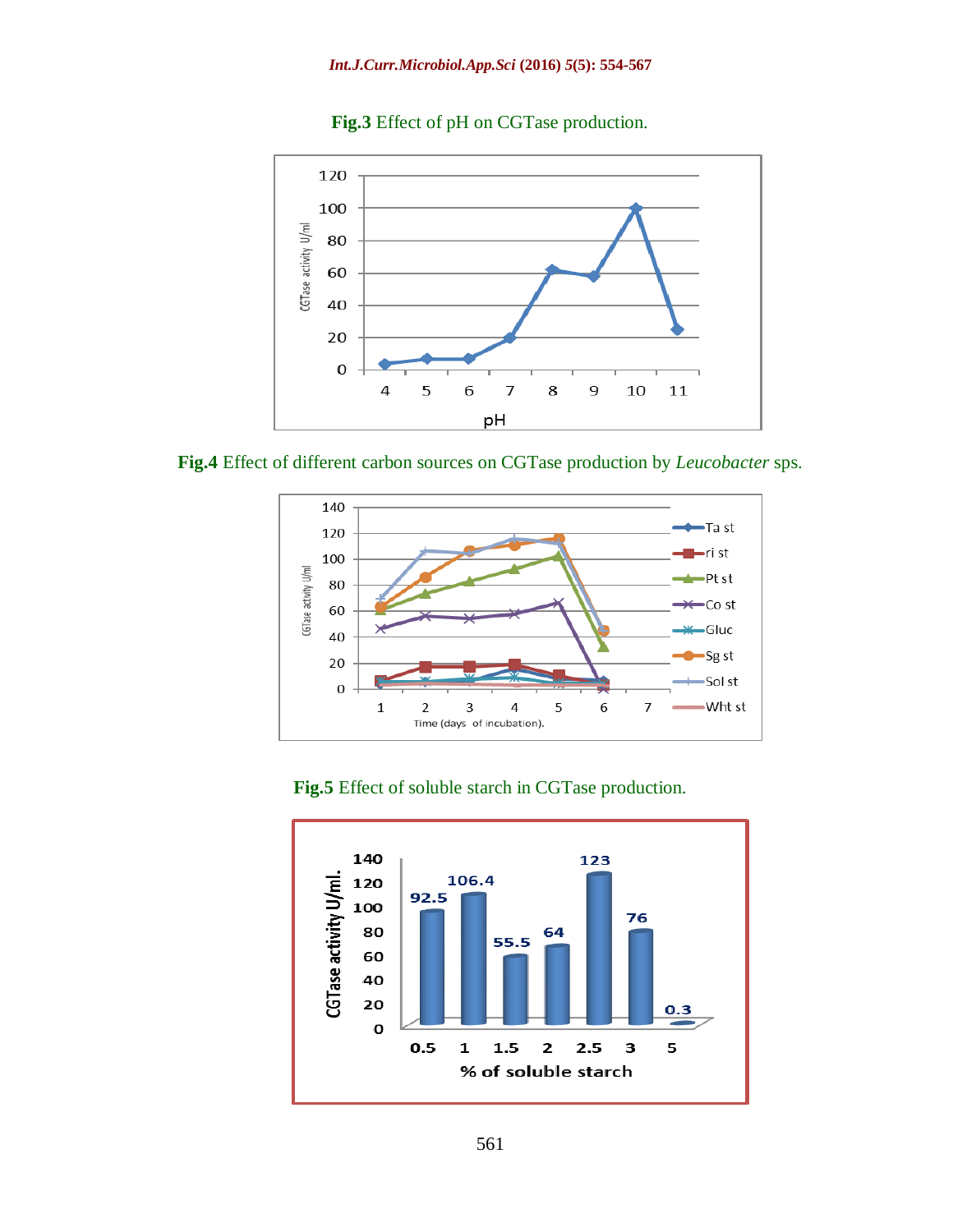

**Fig.6** Influence of different nitrogen sources on CGTase production.





#### **Fig.8** Influence of metal ions on CGTase production.

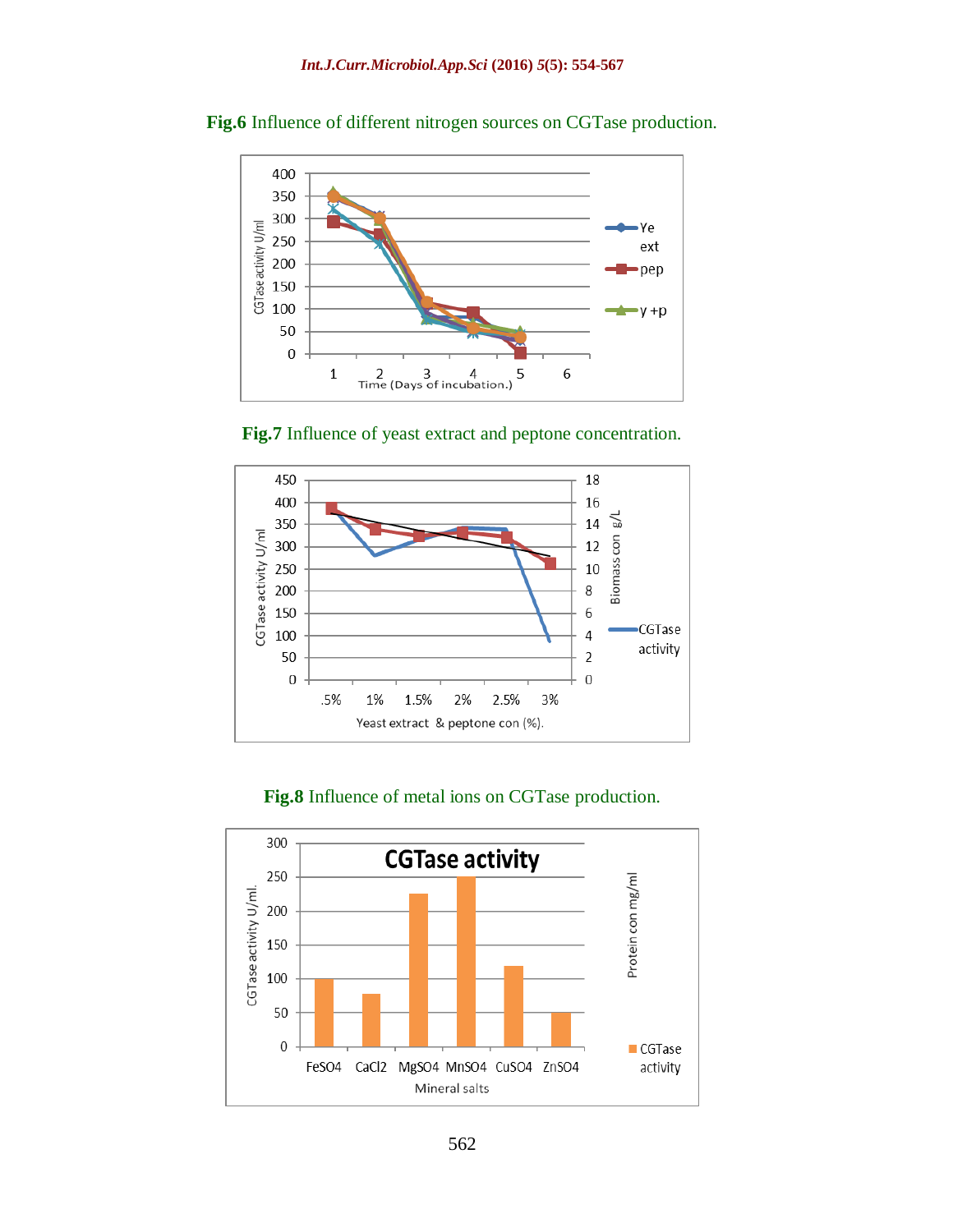

**Fig.9** Impact of incubation temperature on CGTase production by *Leucobacter* sps.

**Fig.10** Growth and production profile of CGTase by *Leucobacter* species.



In contrast to the earlier reports (Freitas *et al.,* 2004) Mg2+ and Ca2+ showed little activation of CGTase activity. The effect of metal ions on enzyme activity seems to be depend on the enzyme source (Higuti.*et al.,* 2003 a). The induction of CGTase activity may vary with the nature of organisms (Sivakumar *et al.,* 2011).

#### **Effect of Incubation Temperature on CGTase Production**

In an attempt to understand the relation between production of CGTase and the influence of incubation temperature, isolated culture *Leucobacter* species was grown at different temperatures ranging from 28 °C to 40 °C. Figure 9 shows parabolic nature of the enzyme production curve with increase in incubation temperature. Maximum enzyme production of 502.7 U/ml and a specific activity of 186 U/mg were noticed at a temperature of 33 °C. Variation of temperature in either side of this resulted in decrease of CGTase production. The loss of activity is more at the lower temperature when compared to higher temperatures.

Different ranges of optimum temperatures were reported for CGTase production.The optimum temperature ranges from 50 °C for Bacillus firmis (Moriwaki *et al.,* 2007), 70°C for *Bacillus amyloliquefaciens* (Yu *et al.,* 1988), 800c for *Bacillus stearothermophilus* (Chung *et al.,* 1998)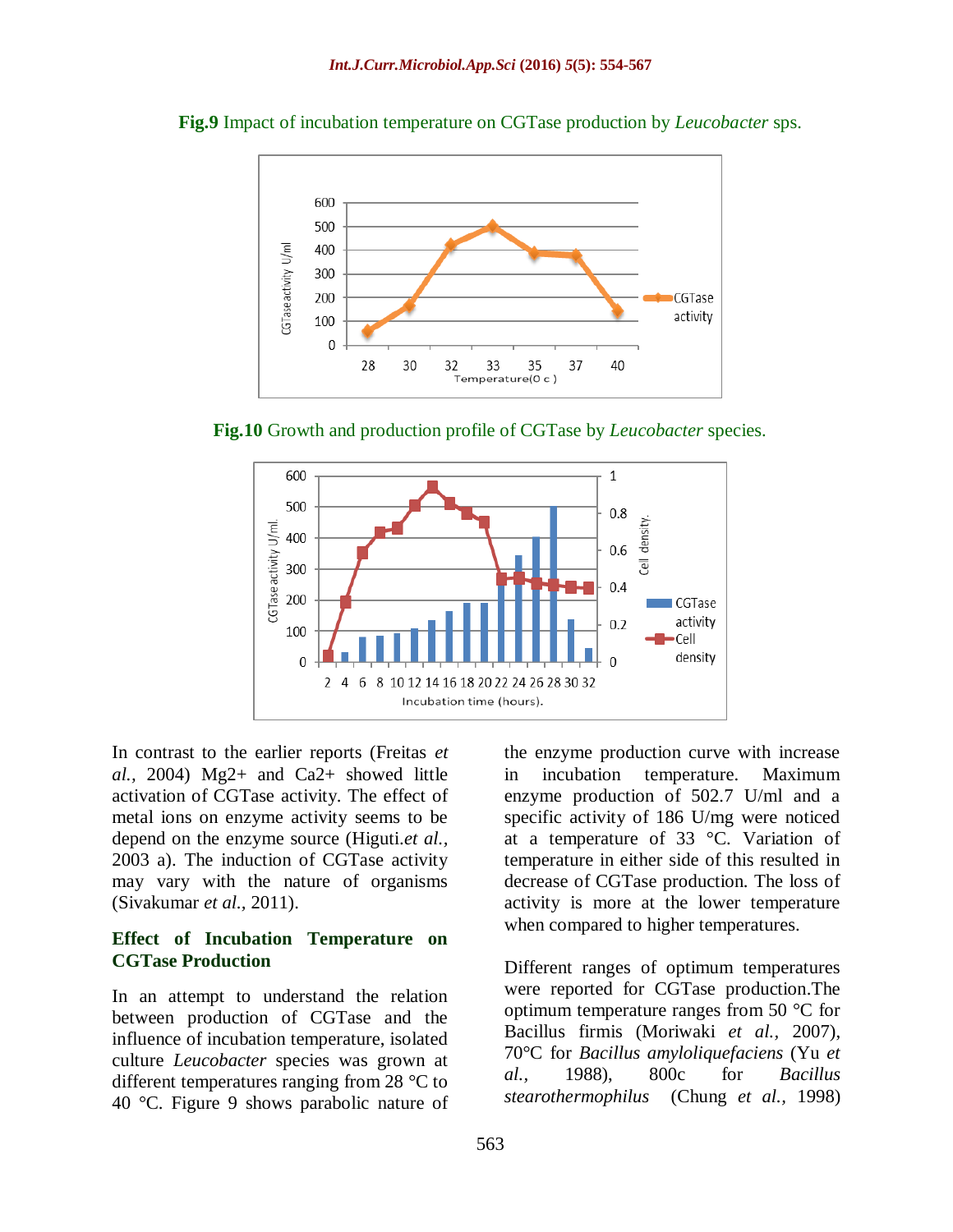and 85°C for Thermo anaerobacter (Tardioli *et al.,* 2006). In the present study it is 33 °C.

#### **Growth Profile and CGTase Production by** *Leucobacter* **Species**

The above optimized conditions were tested at various time intervals for the production of CGTase. Submerged fermentation was carried out using 2.5% (w/v) soluble starch as sole carbon source. The biomass of PK-8 species increased exponentially and reached its maximum value after 24 and 25 h of incubation (Fig: 10).The CGTase production was 550 U/ml when growth of microbes entered the late stationary phase. Maximum CGTase activity of 550U/ml with specific activity of 212 U/mg was attained after 27hr. with maximum biomass of 11.5 g/L. From figure10, it was observed that during 6 to 15 hours it follows a growth phase, later it attains a stationary phase from 16 to 20 hours of incubation. From 21 to 28 h enzyme activity increases and further incubation decreased the enzyme production. It may be due to the reduction of nutrients in the medium and formation of protease, which may degrade the CGTase. The results indicate the production of CGTase by the culture was non-growth associated, and maximum CGTase activity was observed during the late stationary phase.

Production of CGTase enzyme followed a similar enzyme production pattern (Fig: 10). The enzyme synthesis begins from the early exponential phase. However the maximum CGTase activity as measured by dextrinizing activity was obtained at 24 to 28 h of cultivation. From the literature CGTase production by Bacillus cereus was at its peak during the 16 to 20 hour of incubation period (Jamuna *et al.,* 1993). While the alkalophilic species *B. circulans* exhibits enzyme activity after 40 h of growth with a long lag period (Makela *et al.,*

1987). Production of CGTase was observed only at the end of the stationary phase for alkalophilic *Bacillus* sp. G1 (Tien S.F., 2001) and Bacillus agar adherens reaches stationary phase after 11 h of incubation with maximum enzyme production of 0.31U/ml after 25 h of cultivation (Rita *et al.,* 2002).

From the above comparisons, CGTase production by *Leucobacter* species is growth independent as the enzyme production was maximum at the late stationary phase of the cell growth. It is reported that extracellular CGTase are not involved in the degradation of starch in the exponential growth phase of bacteria, because they are usually released into the culture medium when all the starches has been consumed (Nogrady *et al.,* 1995). The enzyme has probably attached to the cell membrane during the exponential phase, it was retained between the cell membrane and the cell wall during the early stationary phase and was only released into the culture medium in the late stationary phase and during the cell lysis.

In conclusion, Optimization of production medium for CGTase synthesis by the newly isolated bacterial strain *Leucobacter* species was done by submerged fermentation method. Horikoshi medium II which resulted in a high yield of CGTase was further optimized for maximum production of CGTase by conventional method, by changing one independent variable, while fixing others at a certain level. From this study the optimum concentration of carbon and nitrogen sources were observed to be 2.5% (w/v) and  $0.5\%$  (w/v), respectively which lead to the highest CGTase activity of 360 U/ml. This showed an increment of 80% to the CGTase production after the optimization of CN ratio in the feeding medium compared to the initial production, which only gave 4.5 U/ml.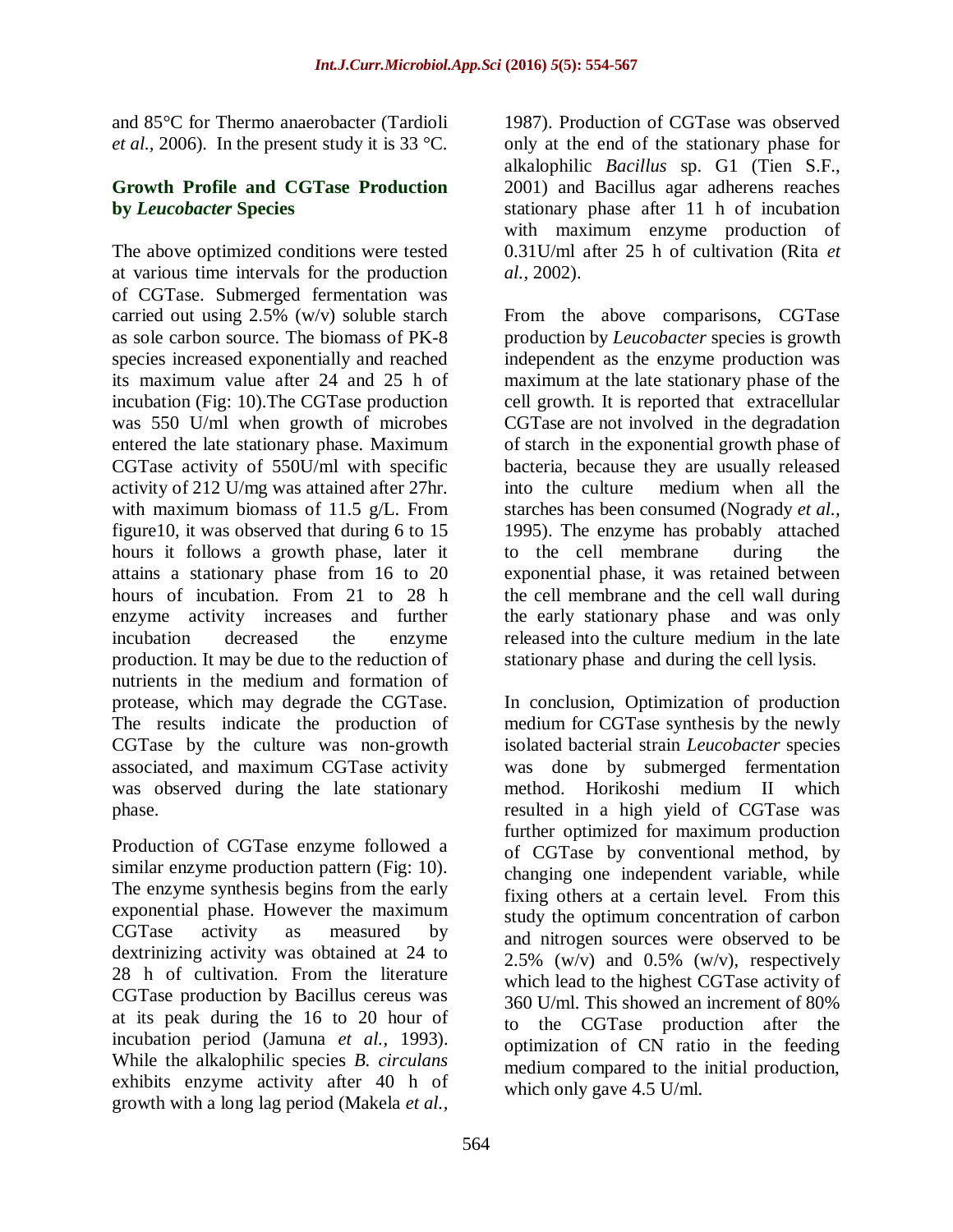The final composition of the optimized medium to get maximum CGTase by newly isolated bacteria identified as *Leucobacter* species is consists of soluble starch 2.5%, yeast extract 0.5%, peptone 0.5%, K2HPO4 0.2%, MgSO4.7H2O 0.01%, with incubation period of 28 h, incubation temperature 33 °C and pH 10.3 and agitation speed of 130 rpm. In this optimized medium and culture conditions, the production of CGTase was found to be 550 U/ml. The enzyme production was found to be non-growth associated and maximum production occurs during the late stationary phase of cell growth.

## **References**

- Abdel-Naby, M.A., El-Refai, H.A., Abdel-Fattah, A.F. 2011. Biosynthesis of cyclodextrin glucosyl transferase by the free and immobilized cells of Bacillus cereus NRC7 in batch and continuous cultures. *J. Appl. Microbiol.,* 111(5): 1129-37.
- Atanasova, N., Petrova, P., Ivanova, V., Yankov, D., Vassileva, A., Tonkova, A. 2008. Isolation of novel alkaliphilic Bacillus strains for cyclodextrin glucanotransferase production. *Appl. Biochem. Biotechnol.,* 149(2):155-67.
- Hamoudi, M., Fattal, E., Gueutin, C,. Nicolas, V., Bochot, A. 2011. Beads made of cyclodextrin and oil for the oral delivery of lipophilic drugs: in vitro studies in simulated gastrointestinal fluids. *Int. J. Pharm.,* 20: 416(2):507-14.
- Marçon, F., Mathiron, D,. Pilard, S., Lemaire-Hurtel, A.S,. Dubaele, J.M., Djedaini-Pilard, F. 2009. Development and formulation of a 0.2% oral solution of midazolam containing gamma-cyclodextrin. *Int. J. Pharm.,*11: 379(2):244-50.
- Sian, H., Said, M., Hassan, O., Kamaruddin, K., Ismail, A., Rahman, R. 2005. Purification and characterization of cyclodextrin glucanotransferase from alkalophilic Bacillus sp. G1. *Process Biochem.,* 40:1101–1111. doi: 10.1016/j.procbio.2004.03.018.
- Wang, J., Cao, Y., Sun, B., Wang, C. 2011. Physicochemical and release characterization of garlic oil-βcyclodextrin inclusion complexes. *Food Chem.,* 127:1680–1685.
- Jemli, S., Messaoud, E., Ayadi-Zouari, D., Naili, B., Khemakhem, B., Bejar, S.A. 2007. β-cyclodextrin glycosyltransferase from a newly isolated Paenibacillus pabuli US132 strain: Purification, properties and potential use in bread-making. *Biochem. Eng. J.,* 34:44–50. doi: 10.1016/j.bej.2006.11.016.
- Schmid, G. 1989. Cyclodextrin glycosyltransferase production: yield enhancement by overexpression of cloned genes. *Trends Biotechnol.,*  7:244–248. doi: 10.1016/0167- 7799(89)90015-2
- Andriana, M.R., Susana, A.F., Norberto, K., Clara, B.N. 2002. Optimisation of batch culture conditions for cyclodextrin glucosyltransferase from Bacillus circulans DF 9R. *Microl. Cell Fact,* 1: 1-9.
- Bart, A.V., Joost, C.M.V., Bauke, W.D., Lubbert, D. 2000. Engineering of cyclodextrin glucosyltransferase reaction and product specificity. *Biochem. Biophys. Acta,* 1543 : 336 – 360.
- Park, S.C., Park, H.H., Kim, S.H. 1989. A rapid screening method for alkaline βcyclodextrinsglucanotransferase using phenolphthalein methyl orange containing solid media. *Agric. Biol. chem.,* 53: 1167 - 1169.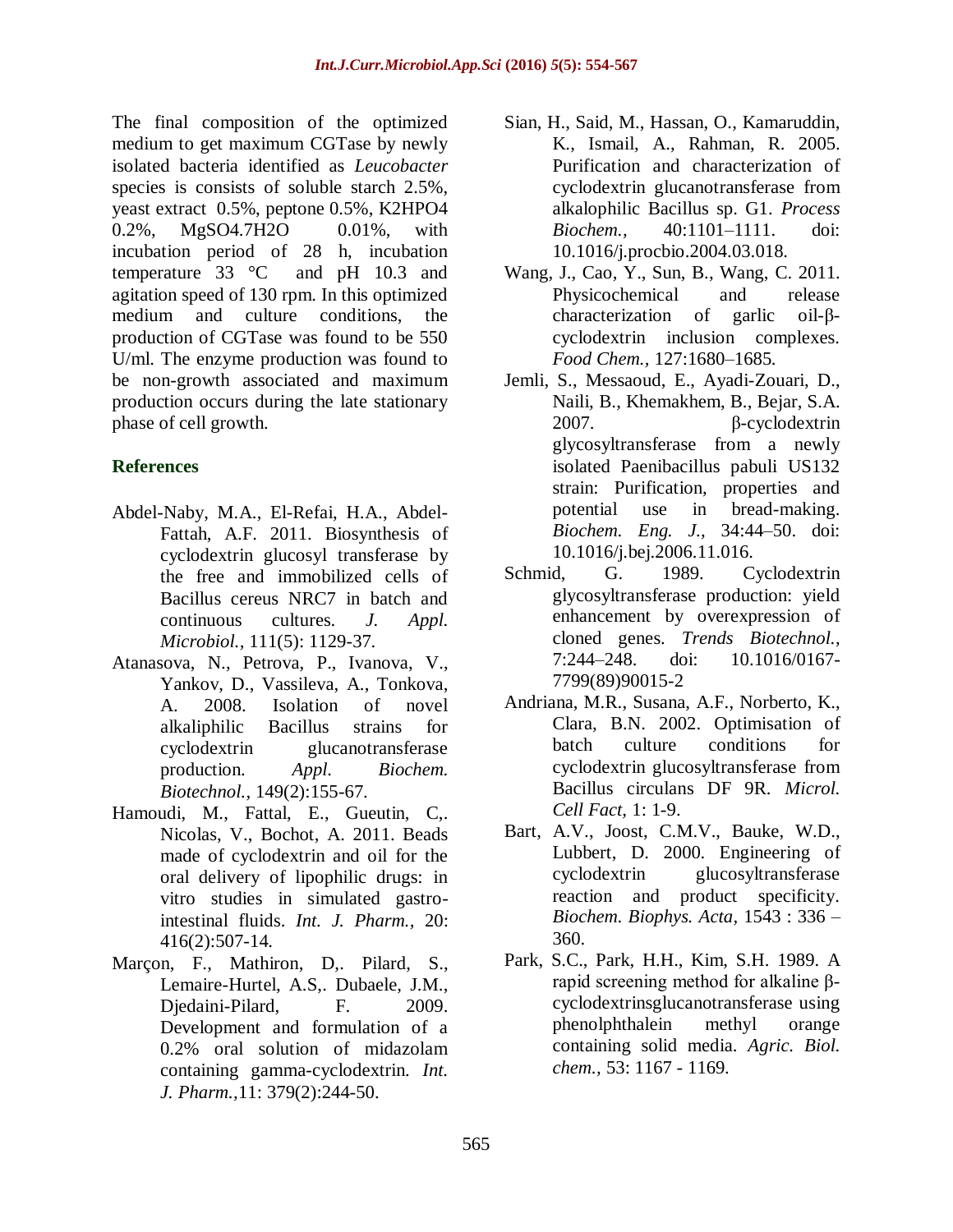- Kaneto, T., Kato, T., Nakamura, N., Horikoshi, K. 1987. Spectrophotometric determination of cyclization activity of β– cyclodextrins forming cyclomaltodextrin glucanotransferase. *J. Jap. Soc. Starch. Sci.,* 34 (1): 45 – 48.
- Lowry, O.H., Rosenbrough, N.J., Farr, A.L., Randall, R.J. 1951. Protein measurement with folin phenol reagent. *Biol. chem.,* 193: 265 -275.
- Pandey, A., C.R. Soccl, J.A. Rodriguezleon. Nigan, P. 2001. Solid state fermentation in biotechnology, Fundamental and Application. Asistech Publishers, inc., NewDelhi.
- Kabaivanova, L.E., Dobreva, V. Miteva, 1999. Production of  $\alpha$  – cyclodextrin glucosyltransferase by Bacillus stearothermophilus R2 strain isolated from a Bulgarian hot spring. *J. Appl. Microb.,* 86: 1017 – 1023.
- Szerman, N.I., Schroh, A.L., Rossi, A.M., Rosso, N., Krymkiewicz, S.A., Ferrarotti. 2007. cyclodextrin production by cyclodextrin glucosyltransferase from Bacillus circulans DF.9R. *Bioresour. Technol.,* 98: 2886 - 2891.
- Stefanova, M.E., Tonkova, A.L., Miteva, V.L., Dobreva, E.P. 1999. Characterization and cultural conditions of a novel cyclodextrins glucanotransferase producing *Bacillus stearothermophilus* strain. *J. Basic Microbiol.,* 39 (4) : 257 – 263.
- Jin Bong, H., Kim, S.H., Lee, T.K., Yang, H.C. 1990. Production of maltodextrin from Bacillus stearothermophilus. *Korean J. Appl. Biotechnol.,* 18: 578 - 584.
- Posci, I., N. Nogrady, A. Liptak, A. Szentirmai. 1988. Cyclodextrins are likely to induce cyclodextrins are likely to induce cyclodextrin glucanotransferase production in

Bacillus macerans. *Folia Microb.,*   $43(1): 71-74.$ 

- Jamuna, R.N., Saswathi, R., Sheela, S.V. Ramakrishna. 1993. Synthesis of CGT ase by Bacillus Cercus for the production of cyclodextrins. *Appl. Biochem. Biotechol.,* 43: 163 -176.
- Thatai, A., Kumar, M., Mukherjee, K.J. 1999. A single step purification process for Cyclodextrin glucanotransferase from a Bacillus isolated from soil. *Preparation Biochem. Biotechnol.,* 29(1): 35–47.
- Gawande, B.N., A.Y., Patkar. 2001. Purification and properties of a novel raw starch degrading Cyclodextrin glucanotransferase from Klebsiella pneumonia AS – 22. *Enzyme Microb. Technol.,* 28: 735 -743.
- Ravinder, K., T., Prabhakar, K., Prasanth, Kumar, G.V.P., Bhushan, Venuka, N. 2012. Screening, Isolation and characterisation of cyclodextrin glucosyltransferase producing bacteria from soil samples. *Int. J. Pharm. Sci.,* 4: 408 - 414.
- Yap, P.W., A.B., Ariff, K.K., woo, hii, L. 2010. Production of cyclodextrin Glycosyltransferase (CGTase) by *Bacillus lehensis* using sago starch as carbon source. *J. Biol. Sci.,* 10: 676- 681.
- Illias, R.Md., fen, T.S., Abdul Rasheed, N.A., Yusuff, W.M.W., Hamid, A.A., Hassan, O., Kamarrudeen, K. 2002. cyclodextrin glycosyltransferase producing alkalophilic Bacillus sp.Gl: it's cultural condition and partial characterization of the enzyme. *Pak. J. Biol. Sci.,* 5(6): 688 - 692.
- Mahat, M.K., Illias, R.Md, Rahman, R.A., Rashid, N.A., Abd, Mahmood, N.A.N, Hassan, A., Aziz. S.A., Kamarudeen, K. 2004. Production of cyclodrxtrin glucosyltransferase (CGTase) from alkalophilic bacillus